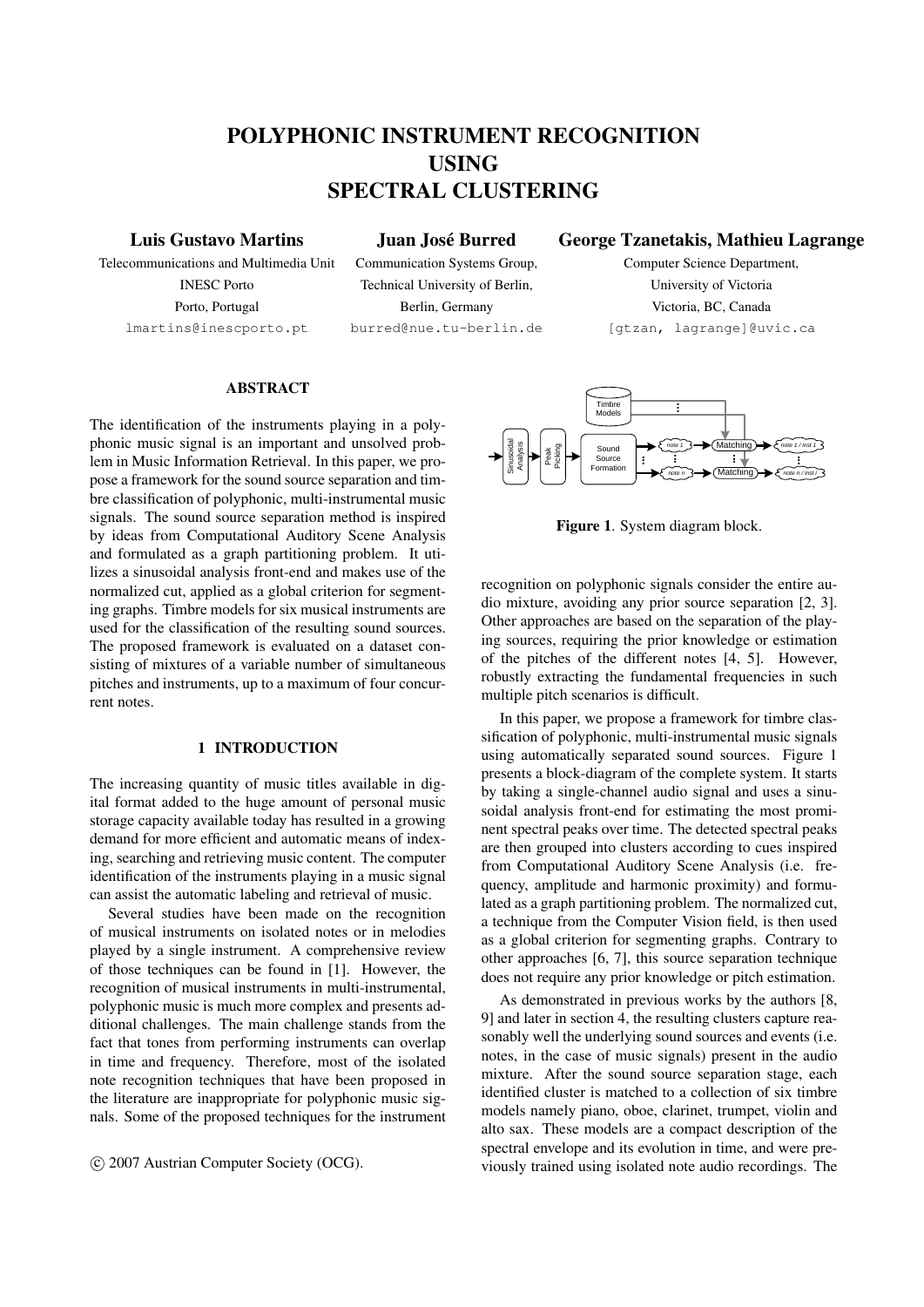design of the models, as well as their application to isolated note classification, were described in [10].

The outline of the paper is as follows. In section 2 we describe the sound source separation technique, which starts from a sinusoidal representation of the signal followed by the application of the normalized cut for source separation. In section 3 we briefly describe the training of the timbre models and focus on the matching procedure used to classify the separated clusters. We then evaluate the system performance in section 4 and close with some final conclusions.

#### 2 SOUND SOURCE SEPARATION

Computational Auditory Scene Analysis (CASA) systems aim at identifying perceived sound sources (e.g. notes in the case of music recordings) and grouping them into auditory streams using psycho-acoustical cues [11]. However, as remarked in [6] the precedence rules and the relevance of each of those cues with respect to a given practical task is hard to assess. Our goal is to use a flexible framework where these perceptual cues can be expressed in terms of similarity between time-frequency components. The separation task is then carried out by clustering components which are close in the similarity space (see Figure 2). Once identified, those clusters will be matched to timbre models in order to perform the instrument identification task.

#### 2.1 Sinusoidal Modeling

Most CASA approaches consider auditory filterbanks and/ or correlograms as their front-end [12]. In these approaches the number of time-frequency components is relatively small. However closely-spaced components within the same critical band are hard to separate. Other approaches [6, 13] consider the Fourier Spectrum as their front-end. In these approaches, in order to obtain sufficient frequency resolution a large number of components is required. Components within the same frequency region can be pre–clustered together according to a stability criterion computed using statistics over the considered region. However, this approach has the drawback of introducing another clustering step, and opens the issue of choosing the right descriptors for those pre-clusters. Alternatively, a sinusoidal front-end is helpful to provide meaningful and precise information about the auditory scene while considering only a limited number of components, and is the representation we consider in this work.

Sinusoidal modeling aims to represent a sound signal as a sum of sinusoids characterized by amplitudes, frequencies, and phases. A common approach is to segment the signal into successive frames of small duration so that the stationarity assumption is met. For each frame, the local maxima of the power spectrum are identified and a bounded set of sinusoidal components is estimated selecting the peaks with the highest amplitudes.



Figure 2. Block-Diagram of the Sound Source Separation algorithm.

The discrete signal  $x_k(n)$  at frame index k is then modeled as follows:

$$
x_k(n) = \sum_{l=1}^{L_k} a_{lk} \cos\left(\frac{2\pi}{F_s} f_{lk} \cdot n + \phi_{lk}\right) \quad (1)
$$

where  $F_s$  is the sampling frequency and  $\phi_{lk}$  is the phase at the beginning of the frame of the l-th component of  $L_k$  sine waves. The  $f_l$  and  $a_l$  are the frequency and the amplitude of the l-th sine wave, respectively, both of which are considered as constant within the frame. For each frame  $k$ , a set of sinusoidal parameters  $S_k = \{p_{1k}, \dots, p_{L_k,k}\}\$ is estimated. The system parameters of this Short-Term Sinusoidal (STS) model  $S_k$  are the  $L_k$  triplets  $p_{lk} = \{f_{lk}, a_{lk}, \phi_{lk}\}$ , often called *peaks*.

# 2.2 Spectral Clustering

In order to simultaneously optimize partial tracking and source formation, we construct a graph over the entire duration of the sound mixture. Unlike approaches based on local information [14], we utilize the global normalized cut criterion to partition the graph (spectral clustering). This criterion has been successfully used for image and video segmentation [15]. In our perspective, each partition is a set of peaks that are grouped together such that the similarity within the partition is minimized and the dissimilarity between different partitions is maximized. By appropriately defining the similarity between peaks a variety of perceptual grouping cues can be used.

The edge weight connecting two peaks  $p_{lk}$  and  $p_{l'k'}$  (k is the frame index and  $l$  is the peak index) depends on the proximity of frequency, amplitude and harmonicity:

$$
W(p_{lk}, p_{l'k'}) = W_f(p_{lk}, p_{l'k'}) \cdot W_a(p_{lk}, p_{l'k'})
$$
  

$$
\cdot W_h(p_{lk}, p_{l'k'})
$$
 (2)

where  $W_x$  are typically radial basis functions of distance among the two peaks in the  $x$  axis. For more details see [8, 9].

Most existing approaches that apply the Ncut algorithm to audio [16] consider the clustering of components over one analysis frame only. However, the time integration (i.e. partial tracking) is as important as the frequency one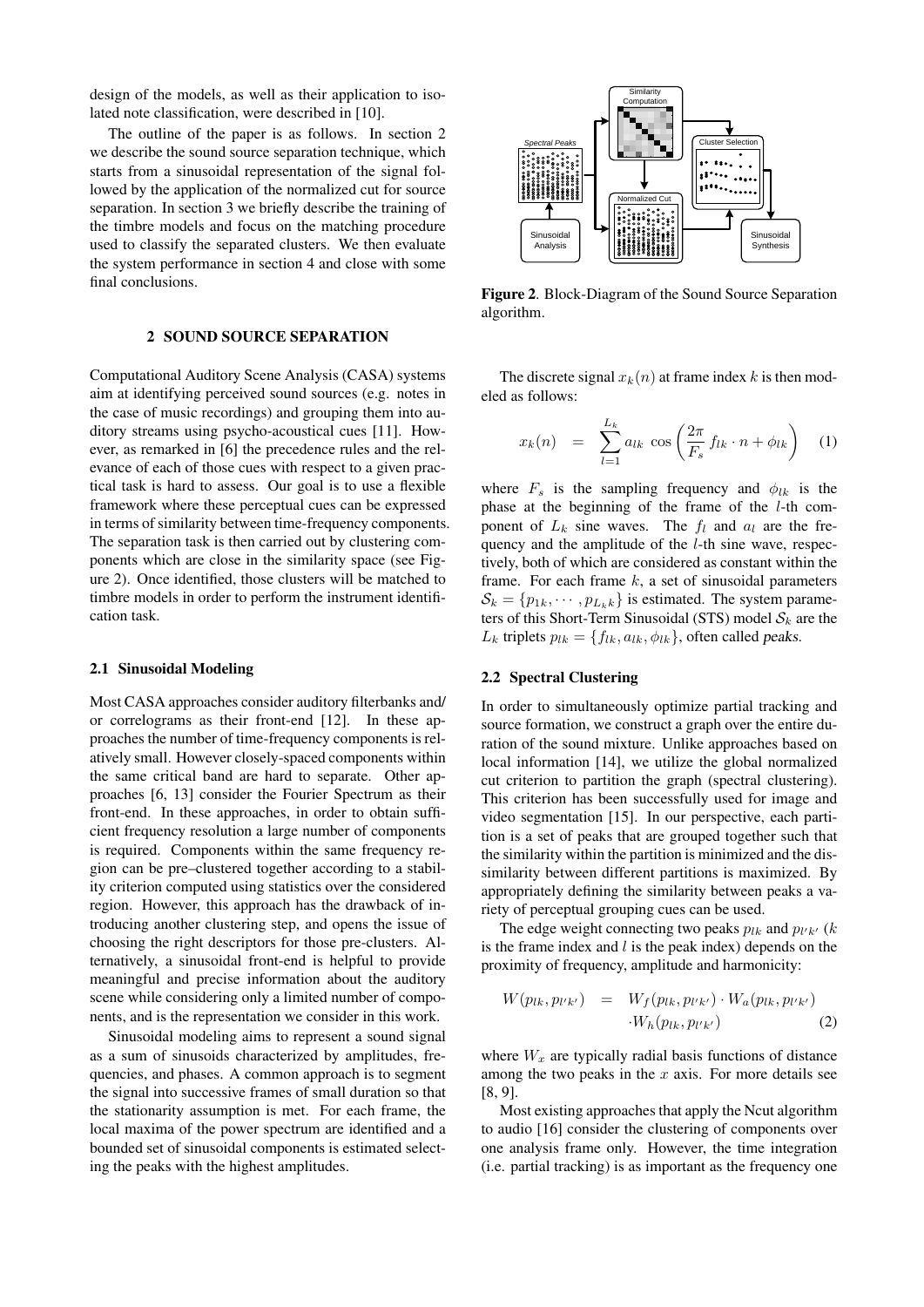

Figure 3. Resulting sound source formation clusters for two notes played by a piano and an oboe (E4 and B4, respectively).

(i.e. source formation) and should be carried out at the same time. We therefore consider the sinusoidal components extracted within the entire mixture as proposed in [8]. We considered a maximum of 20 sinusoids per frame which are 46 ms long, using a hop size of 11 ms.

Figure 3 depicts the result of the sound source separation using the normalized cut for a single-channel audio signal with mixture of two notes (E4 and  $B4<sup>1</sup>$ , same onset, played by a piano and an oboe, respectively). Each dot corresponds to a peak in the time-frequency space and the different coloring reflects the cluster to which it belongs (i.e. its source).

#### 3 TIMBRE IDENTIFICATION

#### 3.1 Timbre Models

Once each single-note cluster of sinusoidal parameters has been extracted, it is classified into an instrument from a predefined set of six: piano (p), oboe (o), clarinet (c), trumpet  $(t)$ , violin  $(v)$  and alto sax  $(s)$ . The method models each instrument as a set of time-frequency templates, one for each instrument. The template describes the typical evolution in time of the spectral envelope of a note. The spectral envelope is an appropriate representation to generate features to analyze sounds described by sinusoidal modeling, since it matches the salient peaks of the spectrum, i.e., the amplitudes  $a_{lk}$  of the partials.

The training process consists of arranging the training dataset as a time-frequency matrix  $\mathbf{X}(q, k)$  of size  $G \times K$ , where  $q$  is the frequency bin index and  $k$  is the frame index, and performing spectral basis decomposition upon it using Principal Component Analysis (PCA). This yields a factorization of the form  $X = BC$ , where the columns of the  $G \times G$  matrix **B** are a set of spectral basis sorted in decreasing order of contribution to the total variance, and C



Figure 4. Examples of prototype envelopes for a range of one octave.

is the  $G \times K$  matrix of projected coefficients. By keeping a reduced set of  $R < G$  basis, we obtain both a reduction of the data needed for a reasonable approximation and, more importantly for our purpose, a representation based only on the most essential spectral shapes.

Having as goal a pitch-independent classification, the time-frequency templates should be representative for a wide range of notes. In the training process, notes from several pitches must be considered to obtain a single model. The training samples are subjected to sinusoidal modeling, and arranged in the data matrix  $X$  by linearly interpolating the amplitude values to a regular frequency grid defined at the locations of the  $G$  bins. This is important for appropriately describing formants, which are mostly independent of the fundamental frequency.

The projected coefficients of each instrument in the Rdimensional PCA space are summarized as a prototype curve by interpolating the trajectories corresponding to the individual training samples at common time points and point-wise averaging them. When projecting back into the time-frequency domain by a truncated inverse PCA, each  $P^i$ -point prototype curve will correspond to a  $G \times P^i$  prototype envelope  $\mathbf{M}^{i}(g, k)$  for instrument i. We consider the same number of time frames  $P = P_i$  for all instrument models. Figure 4 shows the obtained prototype envelopes for the fourth octave of a piano and of an oboe.

Depending on the application, it can be more convenient to perform further processing on the reduceddimensional PCA space or back in the time-frequency domain. When classifying individual notes, a distance

<sup>&</sup>lt;sup>1</sup> Throughout this paper we use the convention  $A4 = 440$ Hz.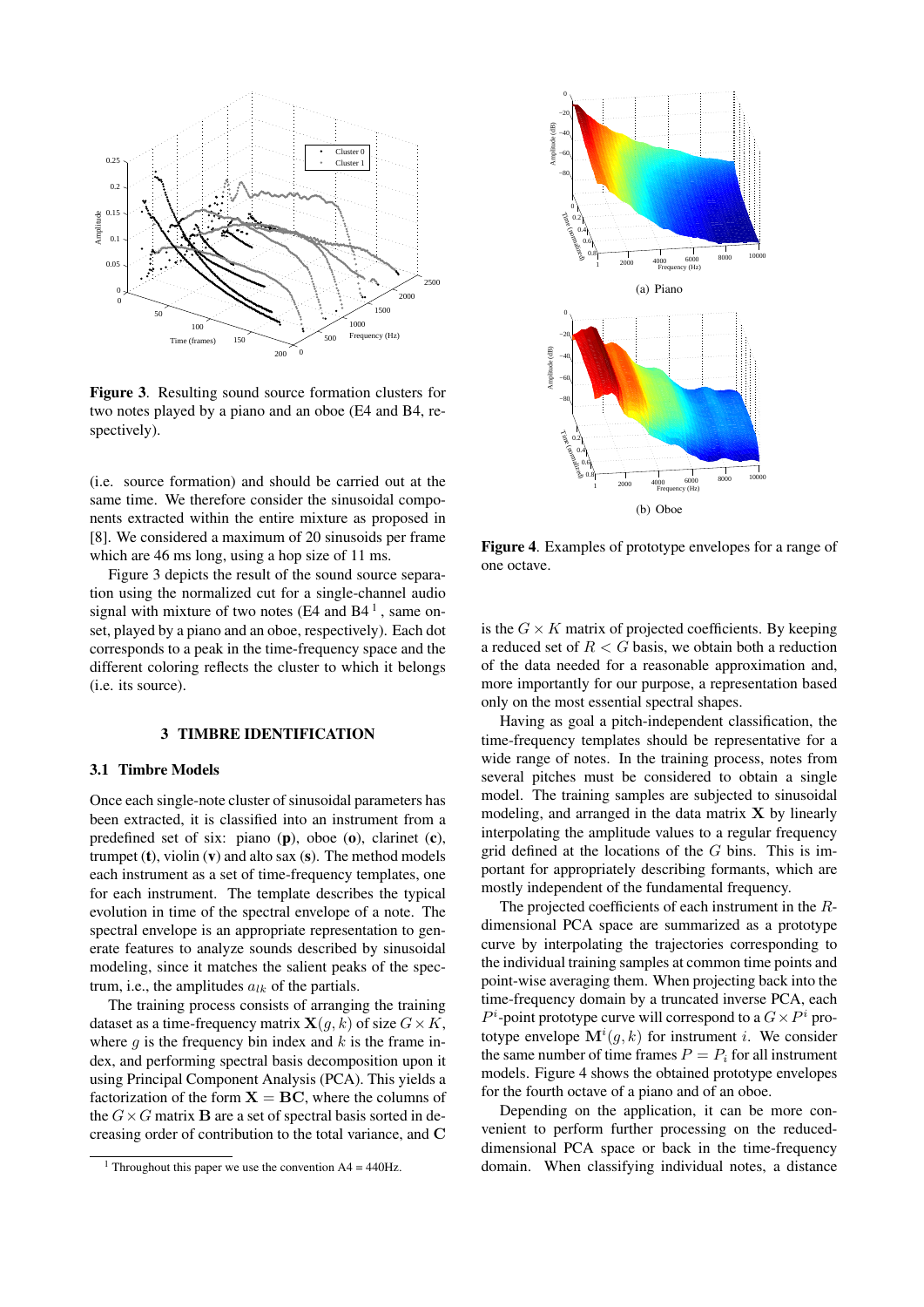

Figure 5. Weak matching of an alto sax cluster and a portion of the piano prototype envelope.

measure between unknown trajectories and the prototype curves in PCA space has proven successful [10]. In the current source separation application, the clusters to be matched to the models can contain regions of unresolved overlapping partials or outliers, which can introduce important interpolation errors when adapted to the G-bin frequency grid needed for projection onto the bases. This makes working in the time-frequency domain more convenient in the present case.

#### 3.2 Timbre Matching

Each one of the clusters obtained by the sound source separation step is matched against each one of the prototype envelopes. Let us denote a particular cluster of  $K$  frames represented as an ordered set of amplitude and frequency vectors  $\mathbf{A} = (\mathbf{a}_1, \dots, \mathbf{a}_K)$ ,  $\mathbf{F} = (\mathbf{f}_1, \dots, \mathbf{f}_K)$  of possibly differing lengths  $L_1, \ldots, L_K$ .

We need to evaluate the prototype envelope of model i at the frequency support of the input cluster  $j$ . This operation is denoted by  $\tilde{M}^{ij} = M^{i}(\mathbf{F}^{j})$ . To that end, the time scales of both input and model are first normalized. Then, the model frames closest to each one of the input frames in the normalized time scale are selected. Finally, each new amplitude value  $\tilde{m}_{lk}^{ij}$  is linearly interpolated from the neighboring amplitude values of the selected model frame.

We then define the distance between a cluster  $j$  and an interpolated prototype envelope  $i$  as

$$
d(\mathbf{A}^j, \tilde{\mathbf{M}}^{ij}) = \frac{1}{K^j} \sum_{k=1}^{K^j} \sqrt{\sum_{l=1}^{L_k^j} (a_{lk}^j - \tilde{m}_{lk}^{ij})^2}
$$
 (3)

i.e., the average of the Euclidean distances between frames of the input clusters and interpolated prototype envelope at the normalized time scale. The model  $\tilde{M}^{ij}$  minimizing this distance is chosen as the predicted instrument for

|     | classified |    |    |    |    |          |
|-----|------------|----|----|----|----|----------|
| p   | 0          | c  |    | v  | S  | as       |
| 100 |            |    |    |    |    | p        |
| 0   | 100        | 8  | 8  | 0  |    | $\bf{0}$ |
| 0   |            | 67 |    | 33 |    | c        |
| 0   |            | 0  | 92 | 0  |    |          |
| 0   |            | O  |    | 58 | 8  | v        |
| O   |            | 25 |    | 8  | 83 | S        |

Table 1. Confusion matrix for single–note instrument identification. We considered 6 different instruments from the RWC database: piano (p), oboe (o), clarinet (c), trumpet  $(t)$ , violin  $(v)$ , alto sax  $(s)$ .

classification. Figure 5 shows an attempt to match a cluster extracted from an alto sax note and the corresponding section of the piano prototype envelope. As it is clearly visible, this weak match results in a high distance value.

#### 4 EXPERIMENTS

The current framework implementation does still not fully take into consideration timing information and continuity issues, such as note onsets and durations. Given so, we will limit the evaluation procedure to the separation and classification of concurrent notes sharing the same onset and played from different instruments.

The evaluation dataset was artificially created mixing audio samples of isolated notes of piano, oboe, clarinet, trumpet, violin and alto sax, all from the RWC Music Database [17]. The training dataset used to derive the timbre models for each instrument (see Section 3) is composed of audio samples of isolated notes, also from the RWC Music Database. However, in order to get meaningful timbre recognition results, we used independent instances of each instrument for the evaluation dataset and for the training dataset. Ground-truth data was also created for each mixture and includes information about the notes played and the corresponding instrument. Given that the timbre models used in this work showed good results for a range of about two octaves [10], we constrained the notes used for evaluation to the range C4 to B4. Furthermore, for simplicity's sake, we have only considered notes with a fixed intensity in this evaluation.

#### 4.1 Timbre identification for single note signals

We started by evaluating the performance of the timbre matching block (as discussed in Section 3.2) for the case of isolated notes coming from each of the six instruments modeled. This provides a base-ground with which will be possible to compare the ability of the framework to classify notes separated from mixtures. For the case of isolated notes, the sound source separation block reduces its action to just performing sinusoidal analysis, since there are no other sources to be separated. This basically only results in the loss of the non-harmonic residual, which although not irrelevant to timbre identification, has been demonstrated to have a small impact in the classification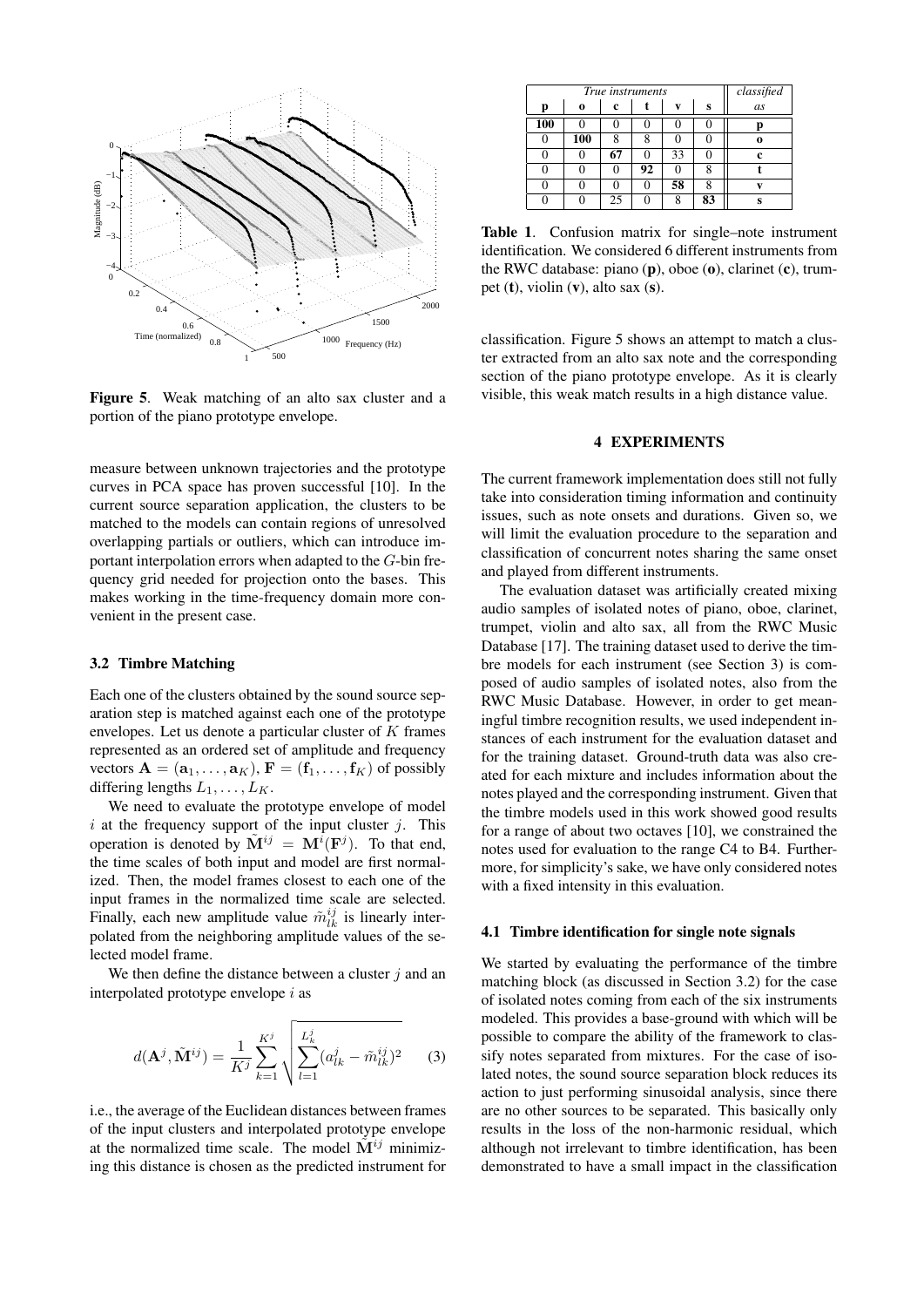|          | 2-note     |            |    | 3-note |            | 4-note |            |            | total |     |            |    |
|----------|------------|------------|----|--------|------------|--------|------------|------------|-------|-----|------------|----|
|          | <b>RCL</b> | <b>PRC</b> | F1 | RCL    | <b>PRC</b> | F1     | <b>RCL</b> | <b>PRC</b> | F1    | RCL | <b>PRC</b> | F1 |
| D        | 83         | 100        | 91 | 22     | 100        | 36     |            | 0          | 0     | 23  | 100        | 38 |
| $\Omega$ | 100        | 75         | 86 | 100    | 46         | 63     | 67         | 40         | 50    | 86  | 50         | 63 |
| c        | 33         | 100        | 50 | 33     | 100        | 50     | 40         | 86         | 55    | 36  | 93         | 52 |
|          | 89         | 100        | 94 | 58     | 100        | 74     | 58         | 64         | 61    | 67  | 85         | 75 |
| v        | 67         | 67         | 67 | 83     | 45         | 59     | 83         | 36         | 50    | 80  | 43         | 56 |
| s        | 100        | 43         | 60 | 67     | 60         | 63     | 60         | 75         | 67    | 67  | 62         | 64 |
| total    | 75         | 79         | 77 | 56     | 64         | 59     | 46         | 56         | 50    | 56  | 64         | 60 |

Table 2. Recall and precision values for instrument presence detection in multiple-note mixtures.

performance [18]. Table 1 presents the confusion matrix for the instrument classification for a dataset of 72 isolated notes, ranging from C4 to B4, from each one of the six considered instruments. The system presents an overall classification accuracy of 83.3%, being violin and clarinet the instruments posing the biggest difficulties.

#### 4.2 Instrument presence detection in mixtures of notes

We then evaluated the ability of the system to separate and classify the notes from audio files with up to 4 simultaneously sounding instruments. A combination of 54 different instruments and mixtures of 2-, 3- and 4-notes was created (i.e. 18 audio files for each case).

The first and simplest evaluation we performed was to test the system ability to detect the presence of an instrument in a mixture of up to 4 notes. In this case it was just a matter of matching each one of the six timbre models with all the separated clusters and counting the *true* and *false positives* for each instrument. A *true positive (TP)* is here defined as the number of separated clusters correctly matched to an instrument playing in the original mixture (such information is available in the dataset ground-truth). A *false positive (FP)* can be defined as the number of clusters classified as an instrument not present in the original audio mixture. Given these two values, it is then possible to define three performance measures for each instrument - *Recall (RCL)*, *Precision (PRC)* and *F-Measure (F1)*:

$$
RCL = \frac{TP}{COUNT} \quad PRC = \frac{TP}{TP + FP} \tag{4}
$$

$$
F1 = \frac{2 \times RCL \times PRC}{RCL + PRC}
$$
 (5)

where  $COUNT$  is the total number of instances of an instrument over the entire dataset (i.e. the total number of notes it plays). As shown in Table 2, the system was able to correctly detect 56% of the occurrences of instruments in mixtures of up to 4 notes, with a precision of 64%. Piano appears as the most difficult timbre to identify, specifically for the case of 4-note mixtures, where from the existing 15 notes playing in the dataset, none was correctly detected as coming from that instrument. As anticipated, the system performance degrades with the increase of the number of concurrent notes. Nevertheless, it was still possible to retrieve 46% of the present instruments in 4-note mixtures, with a precision of 56%.

### 4.3 Note separation and timbre identification in mixtures of notes

Although informative, the previous evaluation has a caveat – it does not allow to precisely verify if a separated and classified cluster does in fact correspond to a note played with the same instrument in the original audio mixture. In order to fully assess the separation and classification performance of the framework, we tried to make a correspondence between each separated cluster and the notes played in the mix (available in the ground-truth).

A possible way to obtain such a correspondence is by estimating the pitch of each one of the detected clusters, using a simple technique. For each cluster we calculated the histogram of peak frequencies. Since the audio recordings of the instruments used in this evaluation are from notes with steady pitch over time (i.e. no vibrato, glissandos or other articulations), the peaks on the histogram provide a good indication of the frequencies of the strongest partials. Having the set of the strongest partial frequencies, we then performed another histogram of the differences among all partials and selected the highest mode as the best F0 candidate for that cluster.

Given these pitch correspondences, it is now possible to check the significance of each separated cluster as a good note candidate, as hypothesized in Section 1. For the entire dataset, which includes a total of 162 notes from all the 2-, 3- and 4-note audio mixtures, the system was able to correctly establish a pitch correspondence for 55% of the cases (67%, 57% and 49% for the 2-, 3- and 4-note mixtures, respectively). These results can not however be taken as an accurate evaluation of the sound source separation performance, as they are influenced by the accuracy of the pitch estimation technique.

The results in Table 3 show the correct classification rate for all modeled instruments and multiple-note scenarios, excluding the clusters whose correspondence was not possible to establish. This allows decoupling the source separation/pitch estimation performance from the timbre identification accuracy. Table 3 shows a correct identification rate of 47% of the separated notes overall, diminishing sharply its accuracy with the increase of concurrent notes in the signal. This shows the difficulties posed by the overlap of spectral components from different notes/instruments into a single detected cluster.